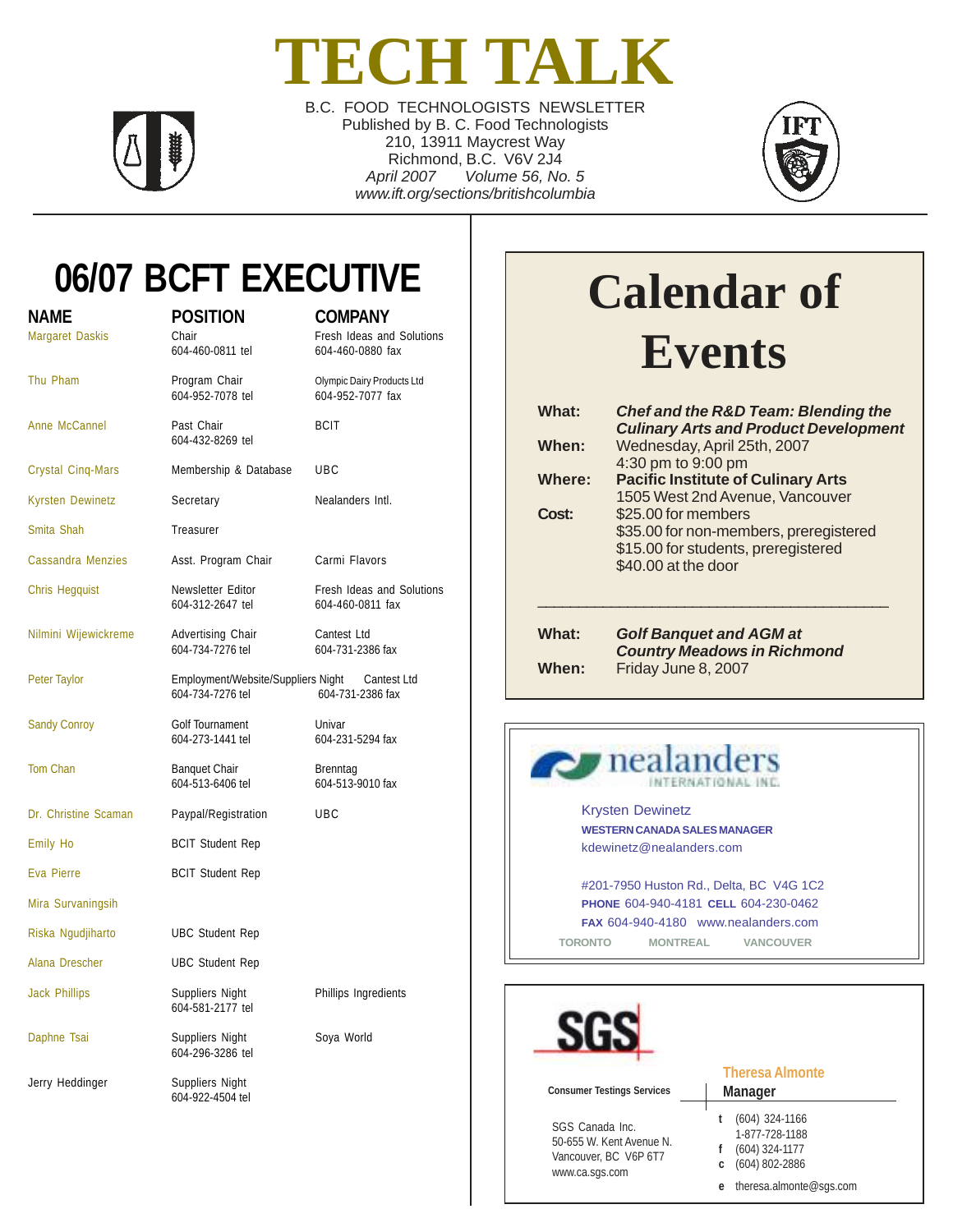



#### **CASSANDRA MENZIES**

Sales Representative

#212-1515 Broadway Street Port Coquitlam, BC V3C 6M2 Canada

Tel: 604-468-9800 Toll Free: 1-866-468-9800 Fax: 604-468-9801 Cell: 604-866-9582



Ida Ho Account Manager

Brenntag Canada Inc.<br>20333-1028 Avenue Langley, British Columbia VIM 3H1<br>Telephone: (604) 513-9009<br>Fax: (604) 513-9010 Cellular: (604) 802-2598<br>Toll Free: (800) 661-1830 E-mail: iho@brenntag.ca

www.brenntag.ca

3M

**Nancy Bender** Sales Representative Microbiology Products

**3M Canada Company** 804 Carleton Court, Annacis Island New Westminster, BC V3M 3M1 800 661 8126 Voicemail 423 800 665 4759 Fax nabender@mmm.com

www.3M.com/microbiology

**CANTE** A LIFE SCIENCE COMPANY

## **8** FOOD SAFETY

WINNIPEG



## **Expertise in Food Analysis**

- · Pesticide Residues & Hormones
- . Nutrition Labelling
- · Microbiology
- · Food Chemistry

VANCOUVER

- . Natural Health Products
- · Gas Testing for Package Evaluation
- Effluent Water Testing

**KELOWNA** 

Call 1 800 665 8566, visit www.cantest.com or email foodsafety@cantest.com for further information

VICTORIA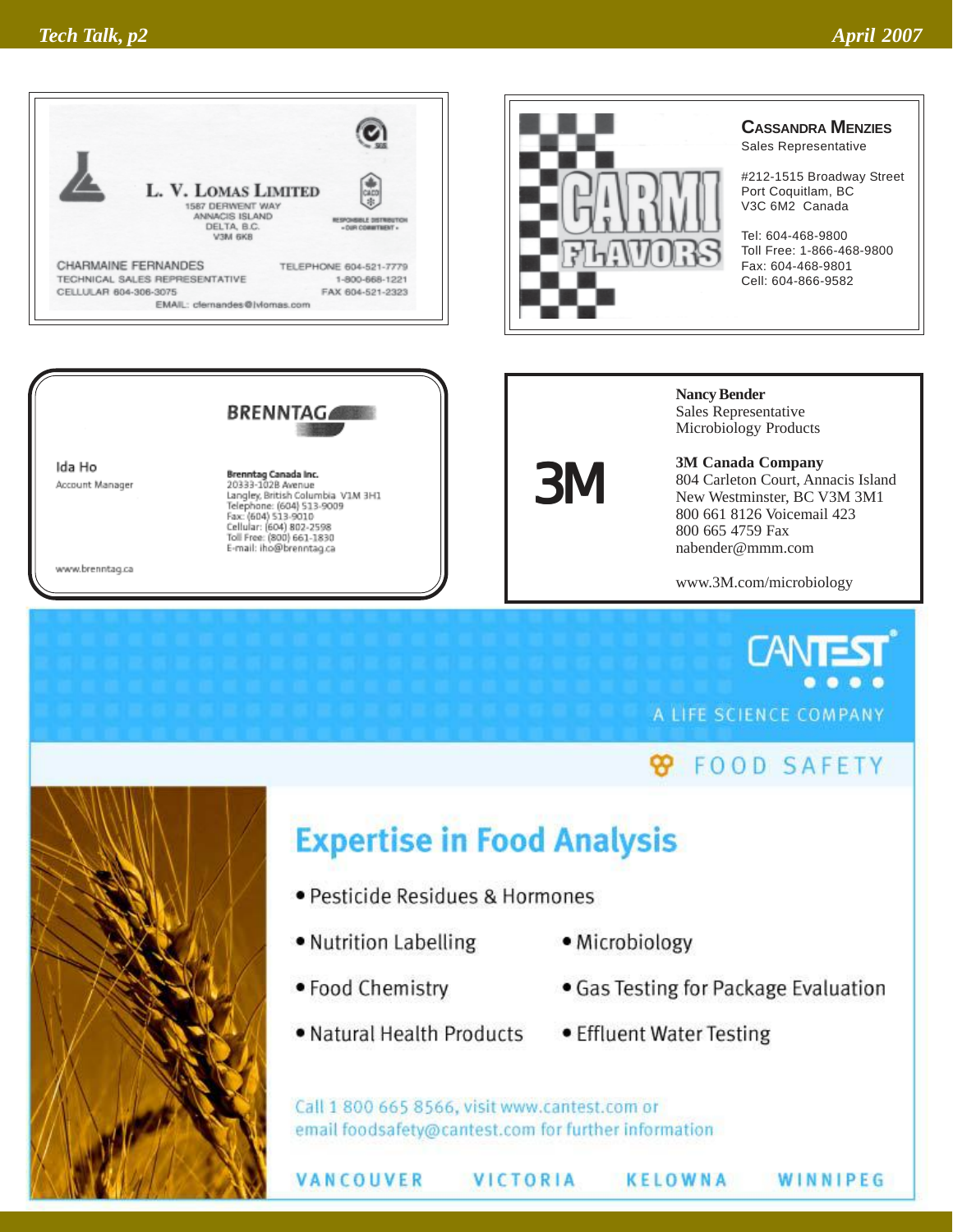### *Get Involved with the BCFT Executive*

The BCFT is accepting all nominations for all positions on the executive. The list of positions is on the front page of the newsletter. The election will take place at the AGM on June 8<sup>th</sup>, 2007 at the Country Meadows Golf Club in Richmond. The Executive is pleased to announce the new position of Awards Chair in 07/08. The annual responsibilities would include:

· Create and submit notices for newsletters reminding membership of awards and nomination deadlines (detailed descriptions should appear in the October Newsletter).

· Prior to the nomination deadlines (at least one month in advance), discuss awards and possible nominees at an executive meeting.

· Assist in the preparation of nominations as required. Nominations can be submitted by individual members, or by the section (section nominations may be stronger than individual nominations).

· Prepare Notice for the September Newsletter announcing BC's award winners.

## *BCFT Website*

Please check out the BCFT website at www.bcft.ca for: ·Up to date information about upcoming BCFT events,

·Job Postings, for those companies needing a hard working food technologist,

·Job Seekers, for those hard working food technologist needing a company,<br>**· NEW** Book your table at Supplier's Night using our online

registration.

If you have any feedback or events that you would like posted, please email Peter Taylor at webmaster@bcft.ca.



## *For Employers & Job Searchers*

 BCFT sponsors 'no-charge' job postings and resume postings on our website. Please ensure the posting is in pdf or word document form. Optionally, we can provide a form for the job posting.

Check out the current positions available at this link:

http://www.bcft.ca/Positions\_available.htm

For more information or to post a job, contact Peter Taylor at webmaster@bcft.ca



FOOD, DAIRY, FISHERIES & WATER TESTING

Analytical Chemistry + Microbiology + Nutritional Analysis + Water & Waste Water Analysis + Import & Export Inspection + ISO9000 & HACCP Quality System Consulting + Sensory Evaluation + Product Development & Formulation

#12 - 3871 North Fraser Way, Burnaby, BC, V5J 5G6 Ph:(604) 432-9311, Fax: (604) 432-7768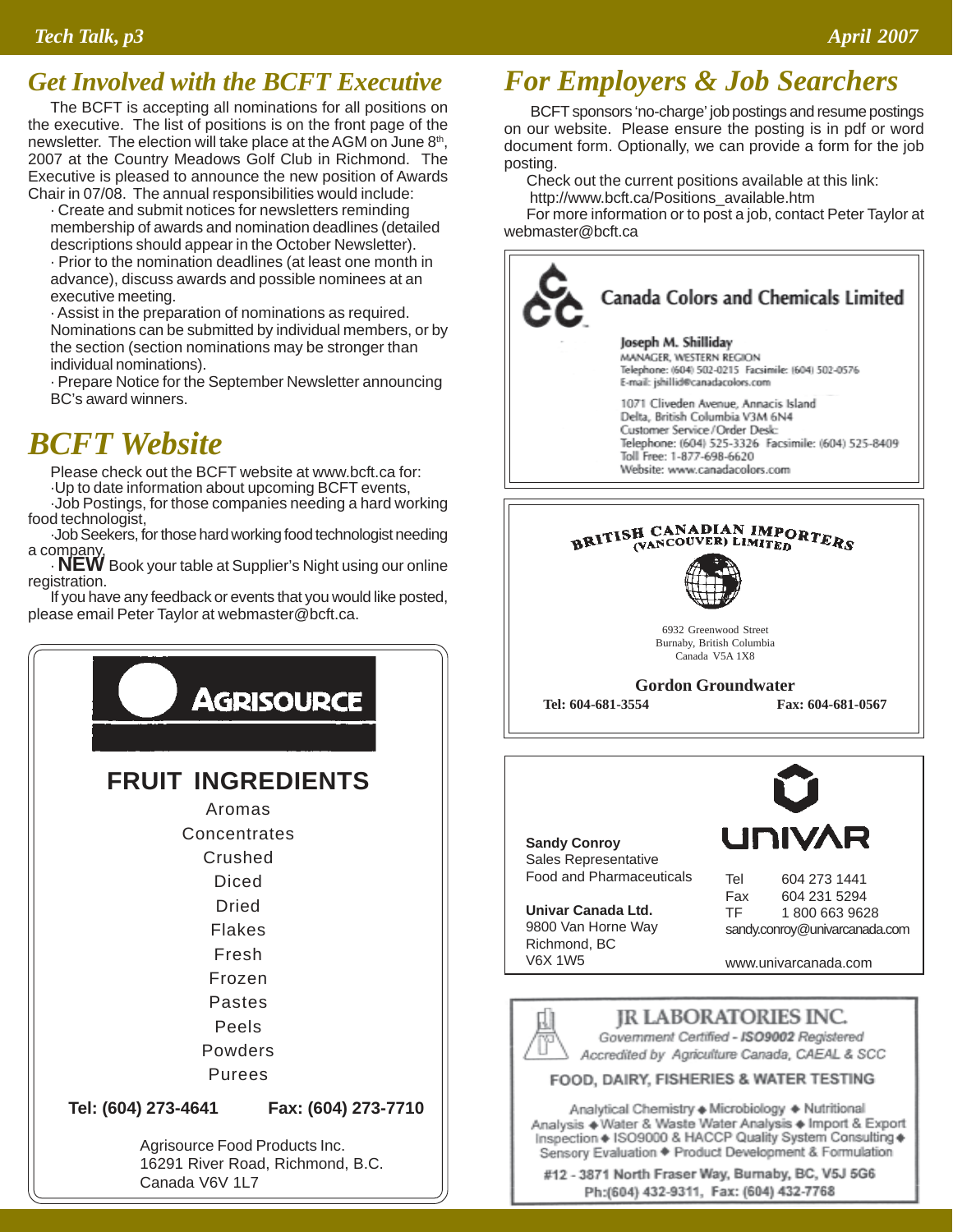

#### The British Columbia Food Technologists Section Presents: CHEF AND THE R & D TEAM

Blending The Culinary Arts and Product Development



A Culinary Experience!

April 25, 2007

At

The Pacific Institute of Culinary Arts 1505 West 2nd Avenue, Vancouver, B.C V6H 2Y4 | Tel: 604-734-4488

#### PROGRAM AGENDA

| $4:30 - 5:30 \text{pm}$ | <b>REGISTRATION &amp; REFRESHMENT</b>                                                     |
|-------------------------|-------------------------------------------------------------------------------------------|
| $5:30 - 5:35$ pm        | <b>BCFT WELCOME</b>                                                                       |
| $5:35 - 5:55$ pm        | The Food & Beverage Cybrary: The Search Engine For                                        |
|                         | <b>Food Scientists</b>                                                                    |
|                         | MATHEW PERRY from <b>Chemidex</b>                                                         |
| $5:55 - 6:00 \text{pm}$ | <b>Question &amp; Answer Period</b>                                                       |
| $6:00 - 6:30$ pm        | The Fundamental of Culinary Arts                                                          |
|                         | <b>CHRISTIAN VELDEN from</b>                                                              |
|                         | The Pacific Institute of Culinary Arts                                                    |
| $6:30 - 6:35$ pm        | <b>Question &amp; Answer Period</b>                                                       |
| $6:35 - 7:20 \text{pm}$ | REFRESHMENT BREAK AND NETWORKING                                                          |
| $7:20 - 7:50$ pm        | <b>Blending Culinary Arts and Product Development</b>                                     |
|                         | <b>MURRAY BANCROFT from Garden Protein</b>                                                |
| $7:50 - 7:55$ pm        | <b>Question &amp; Answer Period</b>                                                       |
| $7:55 - 8:25$ pm        | <b>Research Chefs</b>                                                                     |
|                         | JANET CARVER from National Starch                                                         |
| $8:25 - 8:30$ pm        | <b>Question &amp; Answer Period</b>                                                       |
| $8:30 - 8:40$ pm        | Question & Answer / Panel Discussion                                                      |
| $8:40 - 8:45$ pm        | Final Notes and Wrap Up                                                                   |
|                         | Thank you for joining us in this special event thone to see you again at the next RCET Gu |

Thank you for joining us in this special event…hope to see you again at the next BCFT Golf & Banquet on June 8, 2007 at the Country Meadow Golf Course.

#### For More Information Please Contact:

- 1. Thu Pham BCFT Program Chair Tel: 604-952-7078 Email: thu.pham@olympicdairy.com
- 2. Cassandra Menzies BCFT Assist Program Chair Tel: 604-866-9528 Email: Cassandra@carmiflavors.com

#### For Membership Information Please Contact:

1. Crystal Cinq-Mars BCFT Membership Chair Email: crystalcinqmars@yahoo.ca

#### Registration Fees:

Members \$25.00 Non-members \$35.00 Students \$15.00 At the door: \$40.00 Registration fees include appetizers, buffet dinner, and desserts

#### Parking:

• Free parking at Granville Island

• Underground parking across from The Pacific Institute for the Culinary Arts (enough for 35-50 cars; free after 6 pm). 1515 W 2nd Avenue, in the upper and lower level). • 2 small pay lots just with of the PICA

#### Please Pre-register by April 20 via…

| Website:     | www.bcft.ca                 |
|--------------|-----------------------------|
| Email to:    | accounts@bcft.ca            |
| Alternative: | thu.pham@olympicdairy.com   |
| Mail:        | Thu Pham                    |
|              | Olympic Dairy Products Inc. |
|              | 7178 Vantage Way,           |
|              | Delta, B.C. V4G 1K7         |
| Fax:         | 604-952-7077                |
|              | (please put Attn. Thu Pham) |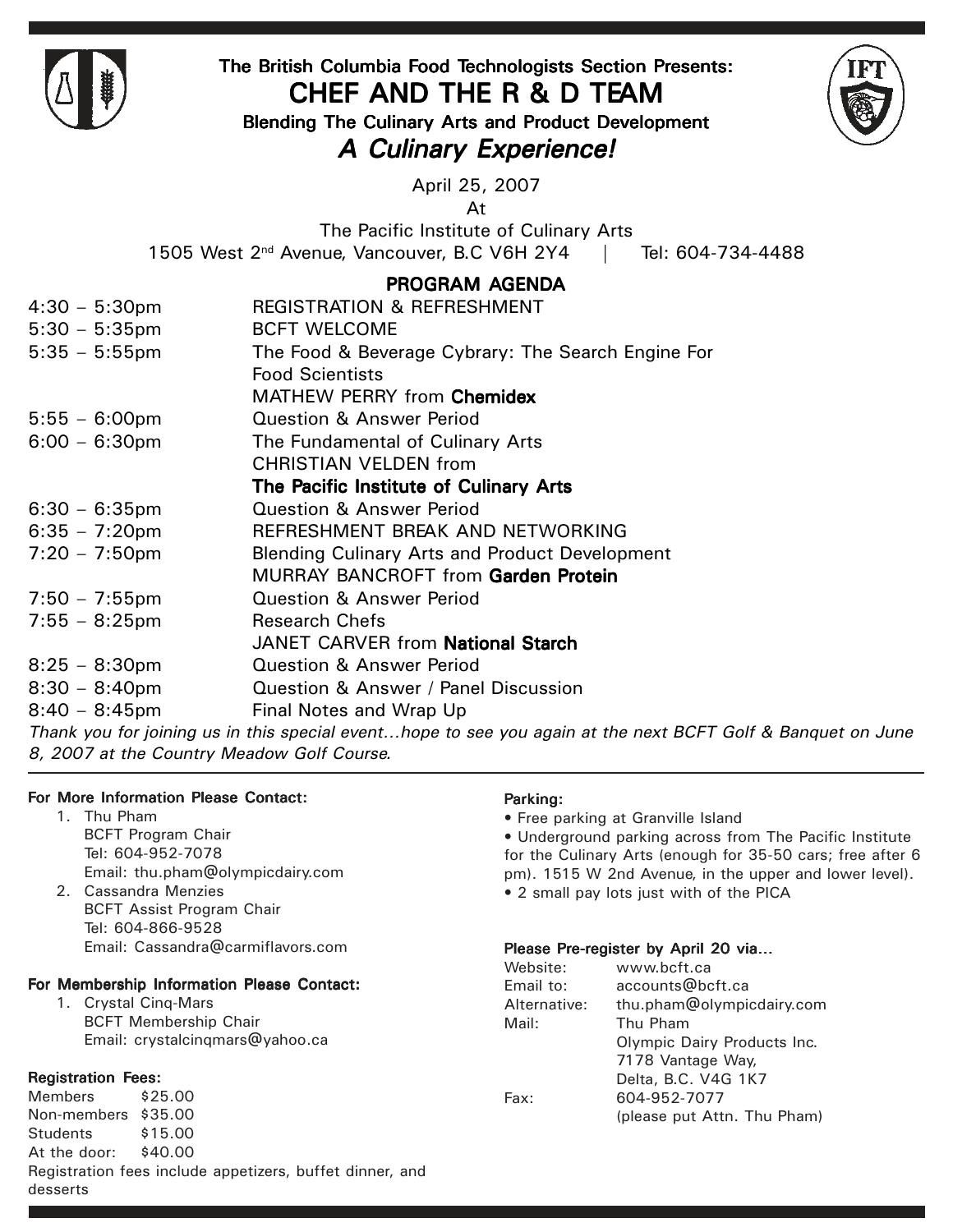### Who Should Attend?

### Anyone involved in food!

Whether you:

- · Grow food
- · Process food
- · Package food
- · Test food

#### SPEAKER BIOS

#### MURRAY BANCROFT Garden Protein

Murray Bancroft is a food stylist and chef who works with a roster of international culinary clients spreading his gospel of tasty and healthy food. Whole Foods, Kellogg's, McDonalds Europe, and Garden Protein International are just a few of the companies who have benefited from his progressive and youthful approach to cooking.

#### JANET CARVER Culinary Team Leader Customer Solutions & Product Innovation Group National Starch Food Innovation

Janet Carver, Culinary Group Leader, has been working in the Customer Solutions & Product Innovation Division of National Starch Food Innovation for the last 17 years. She is currently managing the company's Culinary Team which was an addition to the National Starch Technical Team in 2003. As well as working as a food scientist, she acquired her Diploma of Culinary Arts – Pastry and Baking from Peter Kump's NY Cooking School (now known as The Institute of Culinary Education) in January 2000. She is also continuing her culinary training by attending professional CE courses at the Culinary Institute of America Greystone. Janet is also been an active member of Research Chefs Association (RCA) for 9 years and is currently serving on the RCA Board of Directors for the term 2006-2008. Janet was recently honored with being voted in by the Board to serve as Vice-President of the organization for 2007-2008. She is acting co-chair of the RCA Nominations and Board Development Committee (NBDC), Chair of the IFT/RCA Culinology Demonstration Pavilion and continues to serve on the Continuing Education Sub-Committee as an instructor teaching basic carbohydrate science for the Culinology 101 classes for Chefs and teach-assisting during the Basic Culinary & Baking Classes for Food Scientists.

#### CHEF UWE CHRISTIAN VELDEN Executive Chef and Program Director The Pacific Institute of Culinary Arts

Chef Christian is a European-trained Master Chef and his 30 years of diverse experience includes hotels and restaurants throughout Germany, Switzerland, the U.S. and Canada. Born in Frankfurt, Germany, Chef Christian was destined to work in the industry. Cooking ran deep in his family, from his grandmother

- · Transport food
- · Prepare food
- · Supply ingredients
- · Provide services
- · Design and supply equipment
- · Serve food
- · Educate
- · Regulate

who prepared meals for five young boys, to his uncles who were Master Chefs and Master Patisserie.

In 1976, Chef Christian began his culinary career as an apprentice at Restaurant Boersenkeller. He then traveled to Friedrichsdorf to the One Star Michelin Hotel, Hotel Weißen Turm. Over the next 14 years he honed and perfected his skills at various fine dining restaurants and hotels throughout Germany and Switzerland. In 1990, Chef Christian held the position of Private Chef for the Owner and CEO of Bankhaus Metzler and in 1991 Chef Christian obtained his Master Chef and Teaching Degree from IHK Frankfurt.

Looking to expand his knowledge and experience, Chef Christian relocated to Canada in 1995. In Victoria, BC, Chef Christian held the position of Executive Chef at Barclay's Restaurant and then Chef de Cuisine at Restaurant 1218. Truly testing his expertise, Chef Christian opened the successful Stars Cafe serving European cuisine on Salt Spring Island.

A new opportunity took Chef Christian to the U.S. in 2000. Chef Christian established himself as Executive Chef at Café Boulevard in Dayton, OH; however, two years later another opportunity brought him back to Canada. In 2002, Chef Christian lead the kitchen brigade at Restaurant La Caille, one of Calgary, AB's finest restaurants. Finally in 2004, Chef Christian joined the faculty of Pacific Institute of Culinary Arts.

#### THE FOOD & BEVERAGE CYBRARY: THE SEARCH ENGINE FOR FOOD SCIENTISTS

The Food & Beverage Cybrary (powered by Chemidex) is a unique and most powerful search engine specifically designed for R&D professionals in the food and beverage industry. Not only does the Cybrary index ingredient and equipment supplier Web sites like a Google search engine, but it also provides much deeper technical content such as data sheets, MSDSs, formulations, Nutritional, Allergen, GMO information and more.

In addition to the deep content, the search capabilities enable members to search by a variety of methods to quickly find the products of interest including Keyword, Company Name, Product Category, and Physical Property. As a result, members can now rapidly pinpoint the most valuable solutions for their formulating needs from extensive, global libraries of information. Furthermore formulators will be connected to the largest network of technical experts from the ingredient suppliers all at a single location.

The purpose of this presentation will be to demonstrate the complete functionality and content of the Food & Beverage Cybrary. This will include a full review of the search capabilities and methods for communicating with suppliers as needed.

This service is free and accessible at www.foodcybrary.com and also at www.ift.org for all IFT members.